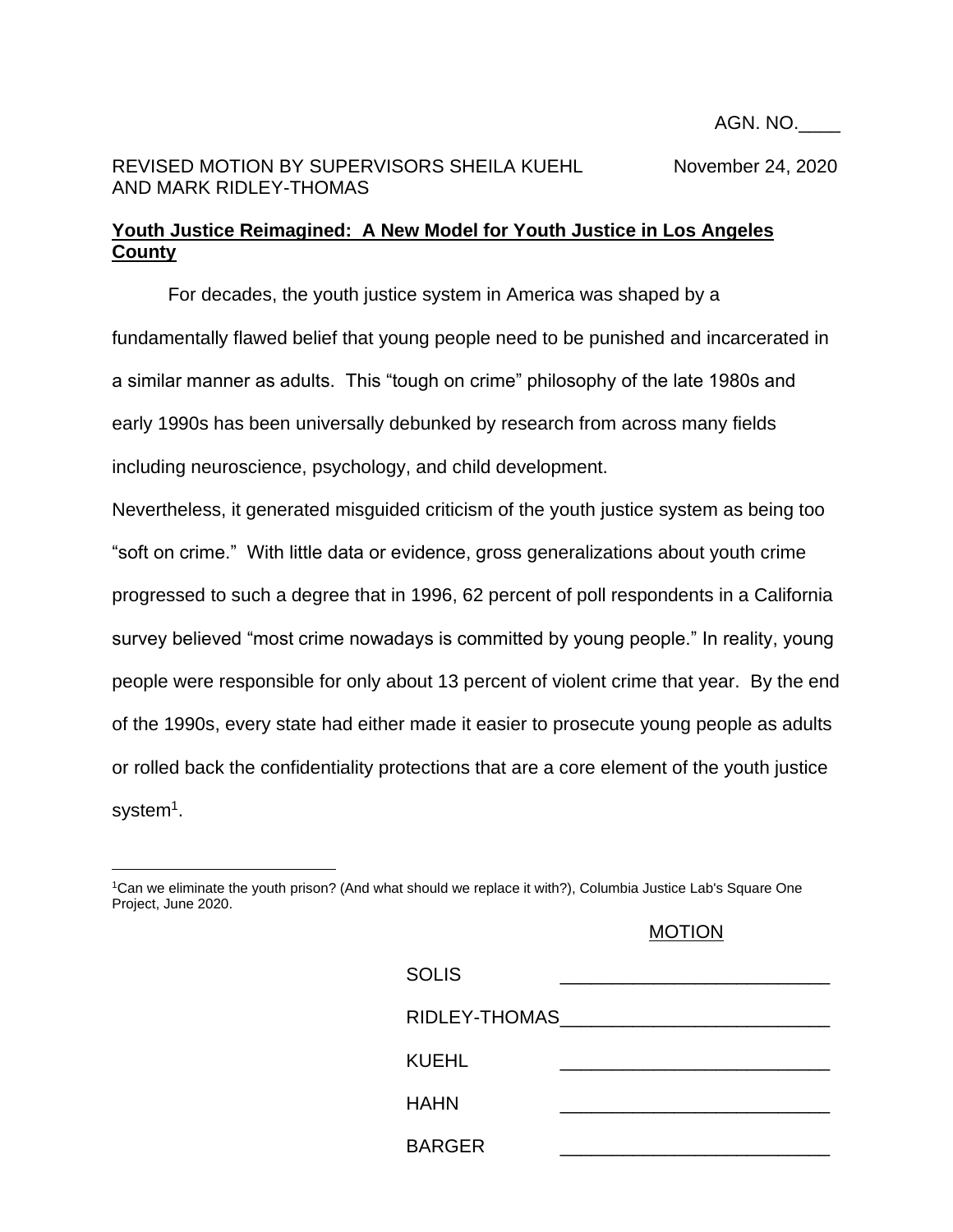California was no exception and, by the late 1990s, the California Youth Authority  $(CYA)$ , the state juvenile prison system, had over 10,000 young people in custody<sup>2</sup>. Ultimately, the CYA proved to be fraught with abusive conditions and was an absolute failure at achieving any rehabilitative outcomes. In 2005, the CYA was dismantled and re-purposed as the Division of Juvenile Justice (DJJ), though the responsibility to supervise and house young people in custody was largely transferred to the 58 counties.

Given the possibilities associated with local control, this could have been a turning point for youth justice in Los Angeles County (County), but the County has challenges of its own. Most notably, in 2004, the Los Angeles County Probation Department (Department) found itself under investigation by the Department of Justice in connection with allegations of unsafe and abusive conditions in the 3 juvenile halls it operated. At the time, the Department had between 1,500 and 1,800 youth detained in its three juvenile halls alone. The investigation ended with a settlement agreement and federal oversight. A similar investigation, opened in 2008, focused on the Department's 19 probation camps. This investigation ended in a substantial Memorandum of Agreement with provisions covering widespread civil rights violations, including failure to protect youth from staff and from other youth; excessive and inappropriate use of OC spray; failure to provide adequate staffing and staff training; and failure to adequately investigate allegations of abuse.<sup>3</sup>

What ensued in the following years was a series of studies, audits, reports, and recommendations all aimed at improving the Department's staffing, training, operations and culture. In fact, in its 2017 Probation Governance Study, Resource Development

<sup>2</sup> *In California, Justice for Juveniles*, Los Angeles Times, March 27, 2012.

<sup>3</sup> United States Department of Justice, Letter of Findings, October 31, 2008.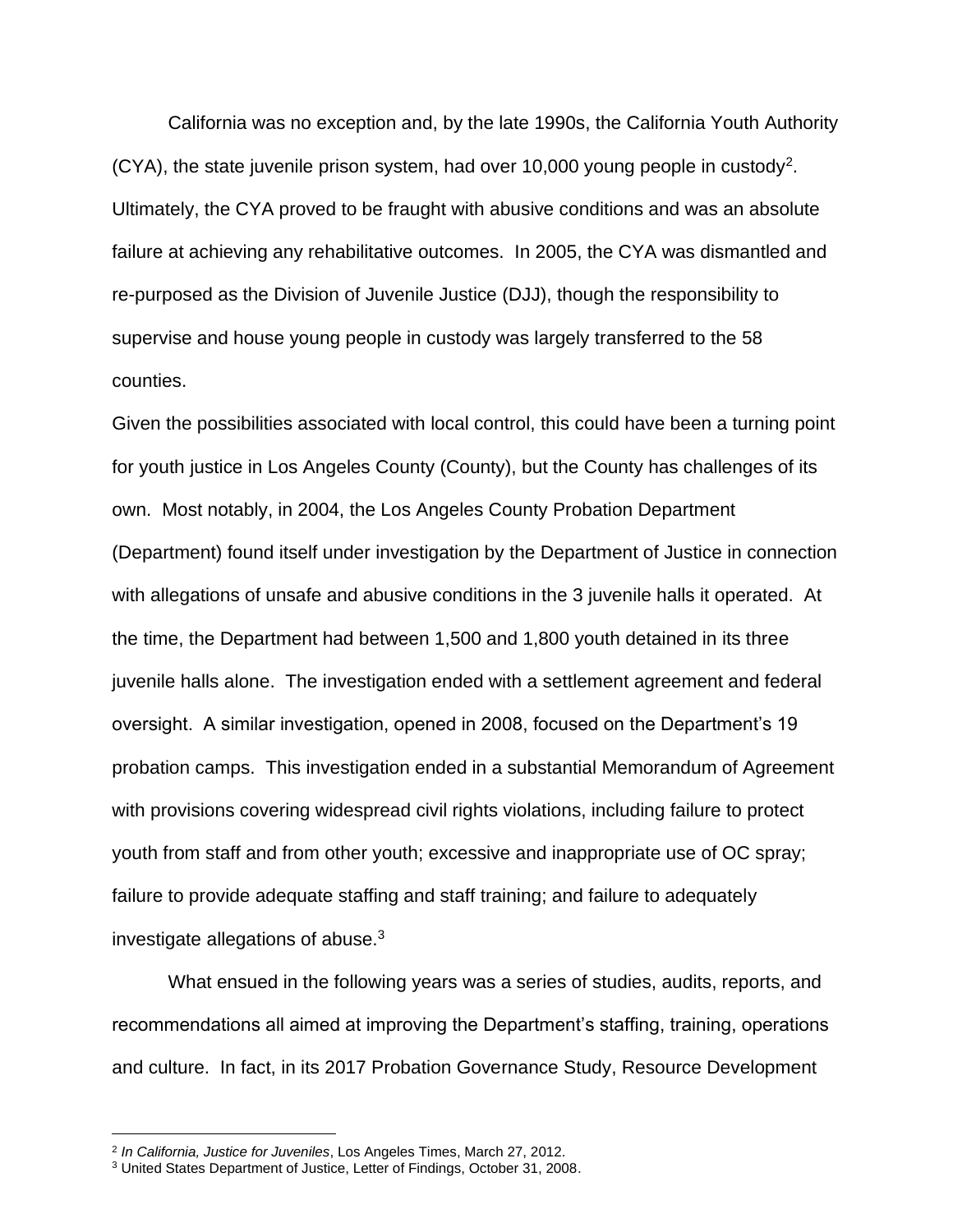Associates (RDA) reviewed "more than 100 existing reports and documentation related to the structure and operations of the LA County Probation Department." In its report to the Board of Supervisors (Board), RDA aptly noted:

"It is important to note that many of these reports and audits were requested in response to a perceived or documented deficiency within the Probation Department's structure or operations. For example, DOJ Monitoring Reports were intended to address documented civil rights violations within the County's juvenile halls and camps, while many of the internal and external audits were intended to further examine reported issues with the Department's processes such as use of funds, hiring, etc. *As a result, the findings presented in these reports and summarized below are overwhelmingly negative and point to a need for reform. This should not be interpreted to mean that there are not high-quality people and practices in the* 

*Department.* To the contrary, despite the largely negative findings described below, through the course of our work to date, it has become clear that, across LA County both within the Department and from the outside—there is a deep commitment to establishing a model Probation Department that provides high quality services for and supervision of clients and life long career and learning opportunities for its staff. One of the primary goals of this project is to leverage on this commitment and identify strengths that the Department can build on moving forward. *Nonetheless, as our findings below indicate, there are a number of long-standing issues for the Department and*  **County to address** (emphasis added).<sup>4"</sup>

It is within this context that the Board has taken bold action in the area of youth justice reform over the last several years. The Board searched for transformational

<sup>4</sup> LA Probation Governance Study, 120 Day Status Report, Resource Development Associates, February 7, 2017.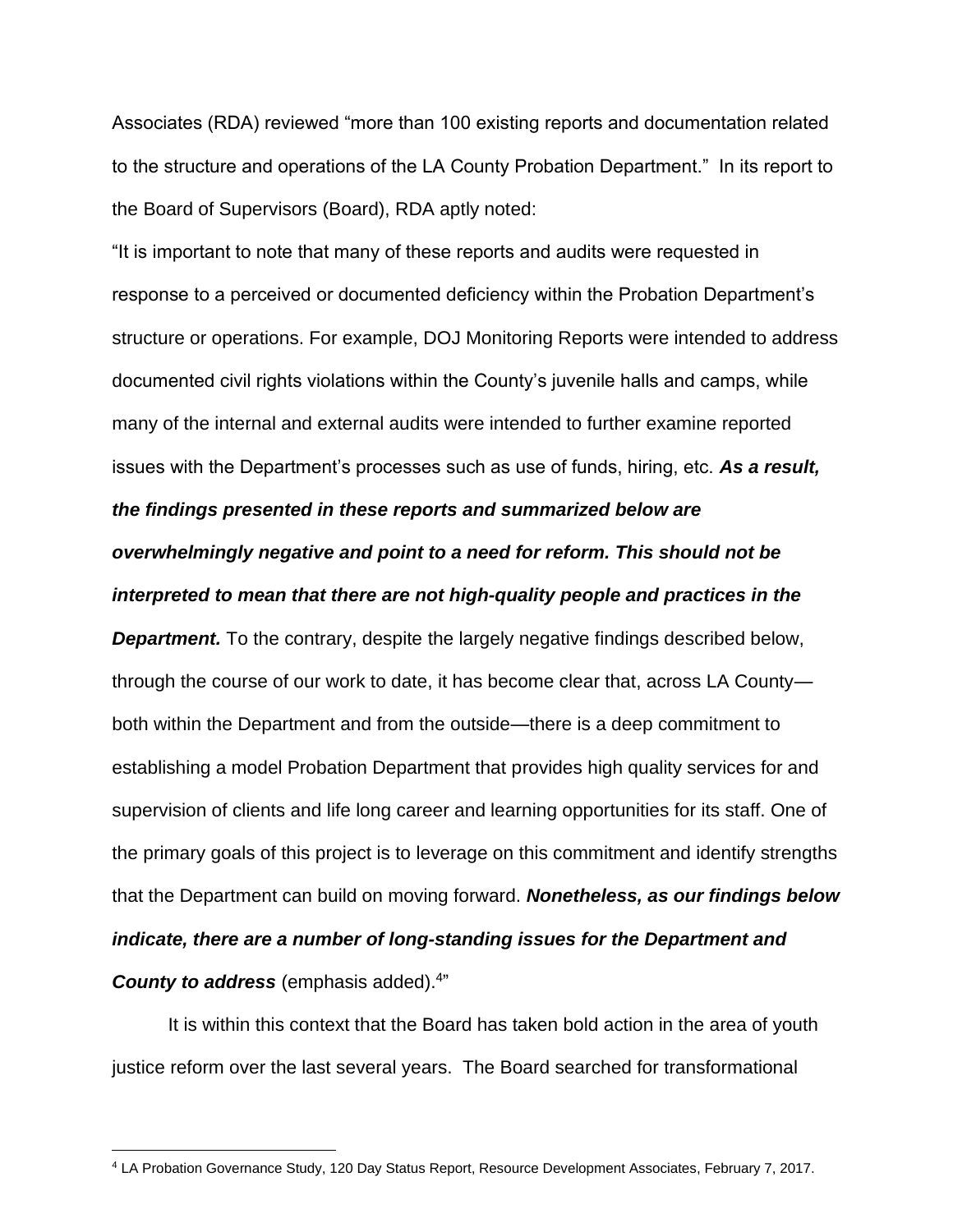leaders and pushed for increased collaboration between the Department and its partner County departments, agencies, and the community. The Board called for marked decreases in youth incarceration and the accompanying closure of halls and camps. The Board sought to support staff development by calling for the exploration of studies in social work for Probation Officers; moved to update the protocol for dual status youth to strengthen coordination between the Department and the child welfare system; and voted to support a revamped Comprehensive Multi-Agency Juvenile Justice Plan and improved JJCPA Grant Administration. Additionally, the Board moved to implement recommendations from the Probation Reform and Implementation Team (PRIT) to eliminate the use of OC spray in all halls and camps and to establish oversight through the first-ever Probation Oversight Commission.

These efforts yielded varying degrees of success and would likely lead to incremental change over time. But, in August 2019, the Board voted to explore the boldest PRIT recommendation of all—transitioning the County's juvenile justice system to an agency that is based on a rehabilitative, health-focused, and care-first model of youth justice. This decision by the Board reflects the fundamental understanding that despite all efforts to the contrary, the current youth justice model in the County remains hyper-focused on punishment and forced accountability because that is simply the nature of any model rooted in the principles of probation and law enforcement systems. Although the number of youth detained in the halls and camps has decreased dramatically, the system continues to disproportionately harm Black, Indigenous and young people of color. Furthermore, juvenile institution budgets remain high and refrains of those in custody being "the worst of the worst" remain in the County's dialogue, often in support of punitive philosophies. It is true that young people in the halls and camps today present with complex histories of trauma and profound mental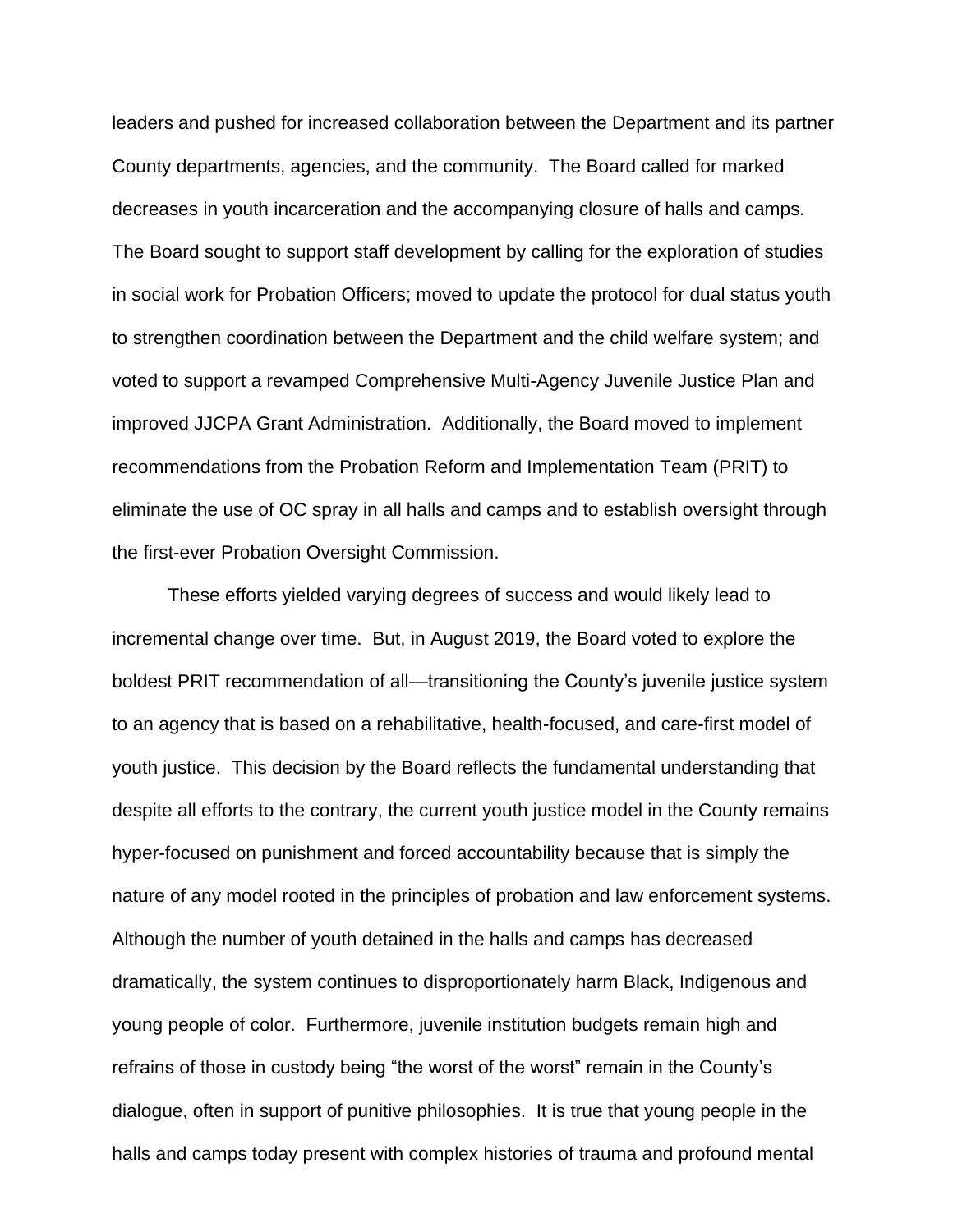health needs. The County must resist a narrative about these young people that does not leave space for hope and healing and insist on a structure that promotes positive youth development and rehabilitation at all costs.

This was the mission of the Youth Justice Work Group (YJWG) that convened in response to the Board's motion. The YJWG convened for the first time in January 2020 and delivered its final report to the Board ten months later in October. The YJWG's members included a diverse and committed group of youth leaders, community advocates, service providers, County representatives (including staff from the Department), and justice partners (DA, PD, APD, and the Courts). Even as the global COVID-19 pandemic affected everyone's lives, hundreds of individuals participated in ten meetings of the full YJWG and many smaller subcommittee meetings, listening sessions, focus groups, and learning exchanges.

The YJWG grounded its work in research, evidence, and data. Its work was guided by nine core values:

- Racial and Ethnic Equity—prioritizing equity means prioritizing structural transformation, and structural investment, that addresses root causes of inequity in the current youth justice system.
- Centering Community—reflects a commitment to authentic inclusion, power sharing, and valuing of impacted communities' lived-in experience and expertise to advance and drive solutions for achieving equity and eliminating racial and ethnic disparities.
- Youth Development—a framework that brings a positive, strengths-based and social justice orientation to working with youth, families, and communities; characterized by opportunities that promote a sense of belonging, usefulness, and power by helping young people develop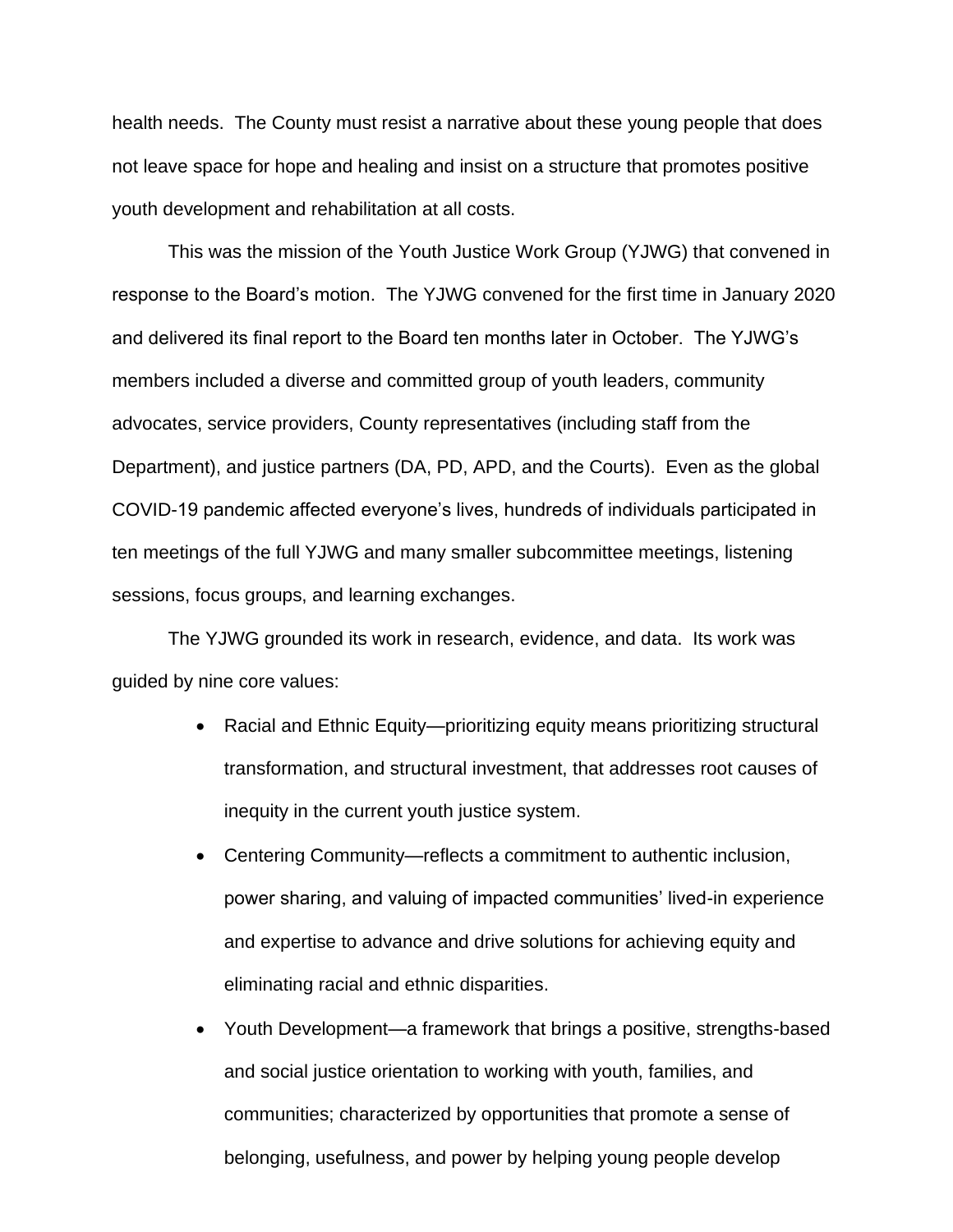competencies that will enable them to grow and lead healthy, responsible and caring lives.

- Public Safety Achieved Through Well-Being—an approach that balances positive youth development and appropriate sanctions for harm but rejects the "do the crime, do the time" ethos and instead embraces a structure that builds accountability through support and connection rather than punishment and isolation.
- Wellbeing Achieved by Addressing Social Determinants of Health prioritizing strategies that address the social determinants of health or "conditions in the environments in which people live, learn, work, play, worship, and age that affect a wide range of health, functioning, and quality-of-life outcomes."
- Restorative Justice and Transformative Justice—prioritizing efforts to strengthen interpersonal relationships and social connections within communities by providing healing and support for those harmed, as well as those who have caused the harm and addressing structural barriers and inequities that both contribute to system involvement and are perpetuated by it.
- Transparency and Accountability—prioritizing transparency, trustworthiness, and accountability of all youth development partners, including through involvement of youth and community in program, policy, and budgetary decision-making with a focus on meaningful data and research infrastructure with support for participatory evaluation.
- Evidence-Informed Design—policies and practices should be guided by qualitative and quantitative evidence.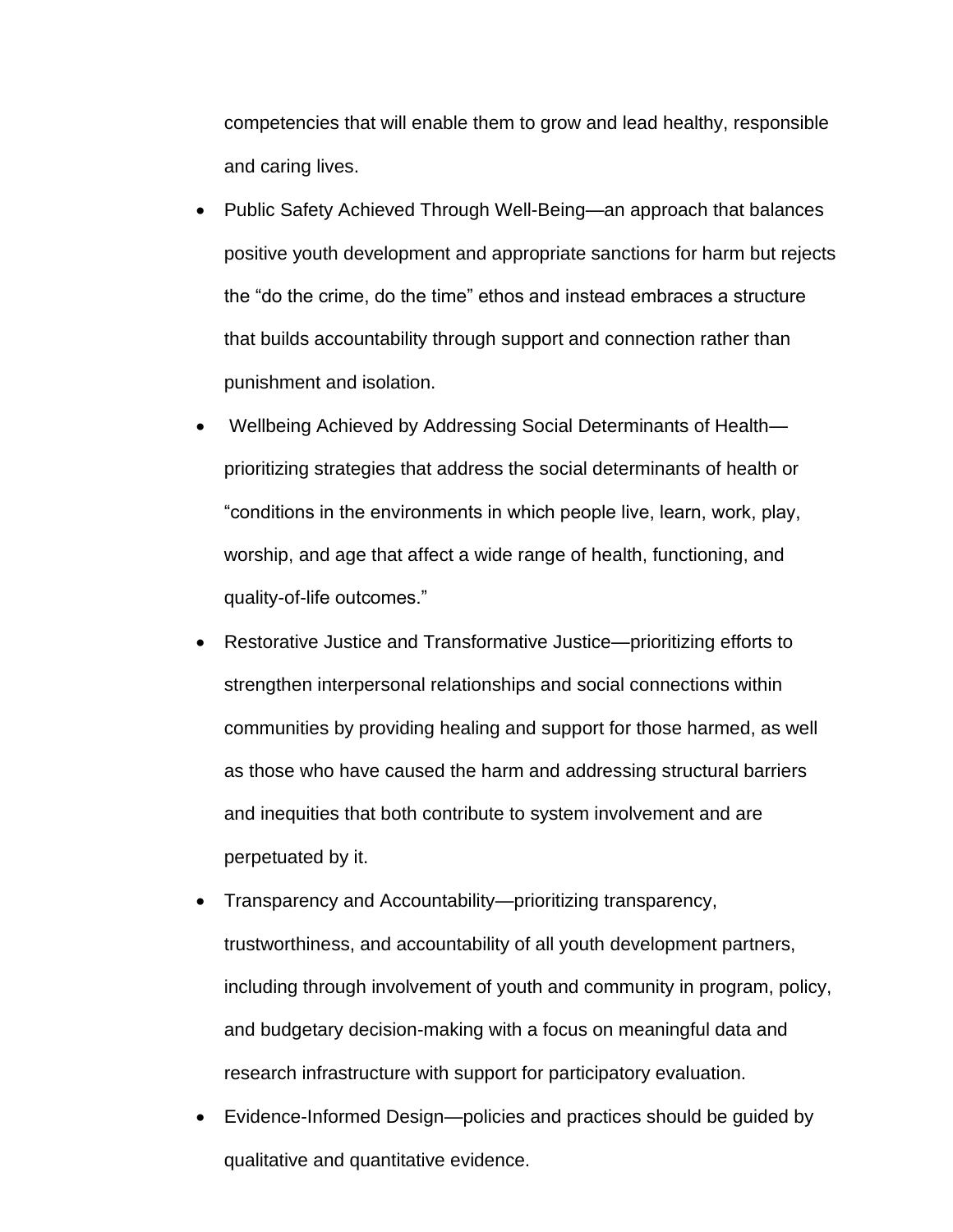• Power-sharing, Coordination and Collaboration—improving powersharing, coordination and collaboration across systems and between systems, youth, and community; support partnership and collaboration between County agencies, community-based organizations, youth, families, and survivors of violence and harm.

The YJWG's report presents a vision for "Youth Justice Reimagined" in accordance with these nine core values. It includes a series of structural changes that transition Juvenile Probation to a Department of Youth Development (DYD) in a threephase approach spanning a period of at least five years. This prudent phased approach allows the County to move forward immediately, while recognizing the need for continued collaborative planning and problem-solving that is required to make the full vision a reality. Fortunately, there is evidence that it can be done, as jurisdictions across the Country have realized a similar vision: New York City established its Department of Youth and Community Development; King County in Washington established its Department of Community and Youth Development; and Oregon established its Youth Development Division.

After more than a decade of incremental reform, it is time for the County to truly reimagine youth justice. In the same way that the Board has embraced a care first, jail last approach to the criminal justice system, it is incumbent upon the Board to embrace a care first youth development approach to youth justice.

**WE, THEREFORE, MOVE** that the Board of Supervisors thank the Youth Justice Work Group members and consultant team for their time and dedicated work in helping the County and the Board achieve a vision for Youth Justice Reimagined and take the following actions:

1. Adopt the nine core values summarized above and detailed in the October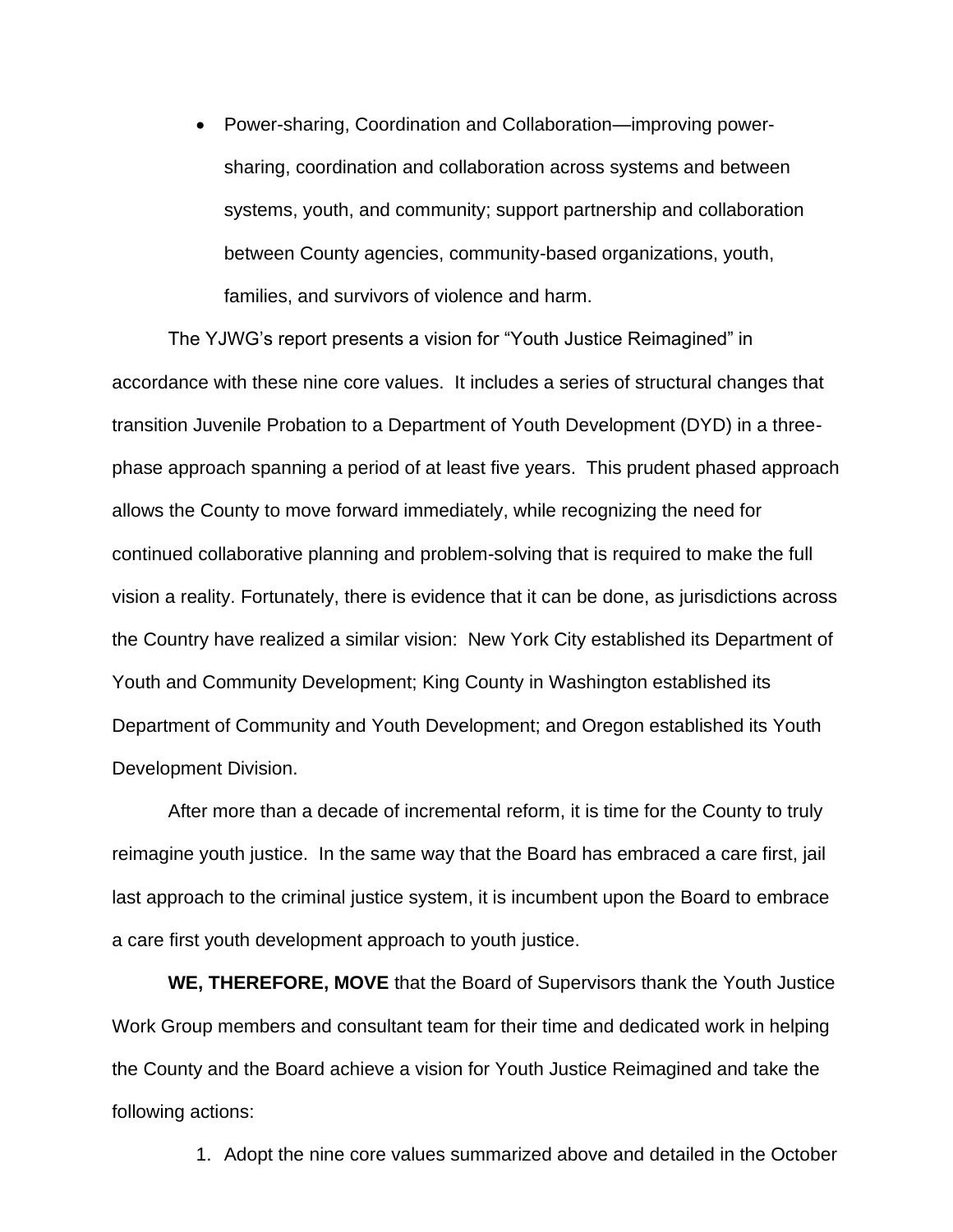2020 report of the Youth Justice Work Group entitled "Los Angeles County: Youth Justice Reimagined" (YJWG Report) and commit to transitioning the County's youth justice system to the care-first model outlined in the YJWG Report by 2025, pending resolution of the necessary legal, budgetary and legislative issues, and support the continued planning and collaboration required to make the model in the YJWG Report, including a Department of Youth Development (DYD), a reality.

- 2. Instruct the Acting CEO and YDD to report back in writing in 60 days with a plan to establish and resource a transition-planning team, including mutually agreed upon consultant(s) who have operational and research experience to support implementation of the YJWG Report and a proposal to establish a Youth Justice Transition Advisory Group comprised of relevant County Departments, labor partners, system-impacted youth, community members, education partners, and other youth-serving agencies who participated in the YJWG, including a process for regular engagement of the Youth Justice Transition Advisory Group to inform continued planning and implementation of the recommendations in the YJWG Report.
- 3. Instruct the Acting Chief Executive Officer (CEO), in collaboration with the Acting County Counsel and the Office of Diversion and Reentry Division of Youth Diversion and Development (YDD), the Probation Department, and other relevant County Departments to report back in writing in 60 days, and quarterly thereafter, on the following:
	- a. A legal analysis of all discretionary functions currently carried out by the Probation Department's Juvenile Operations that can be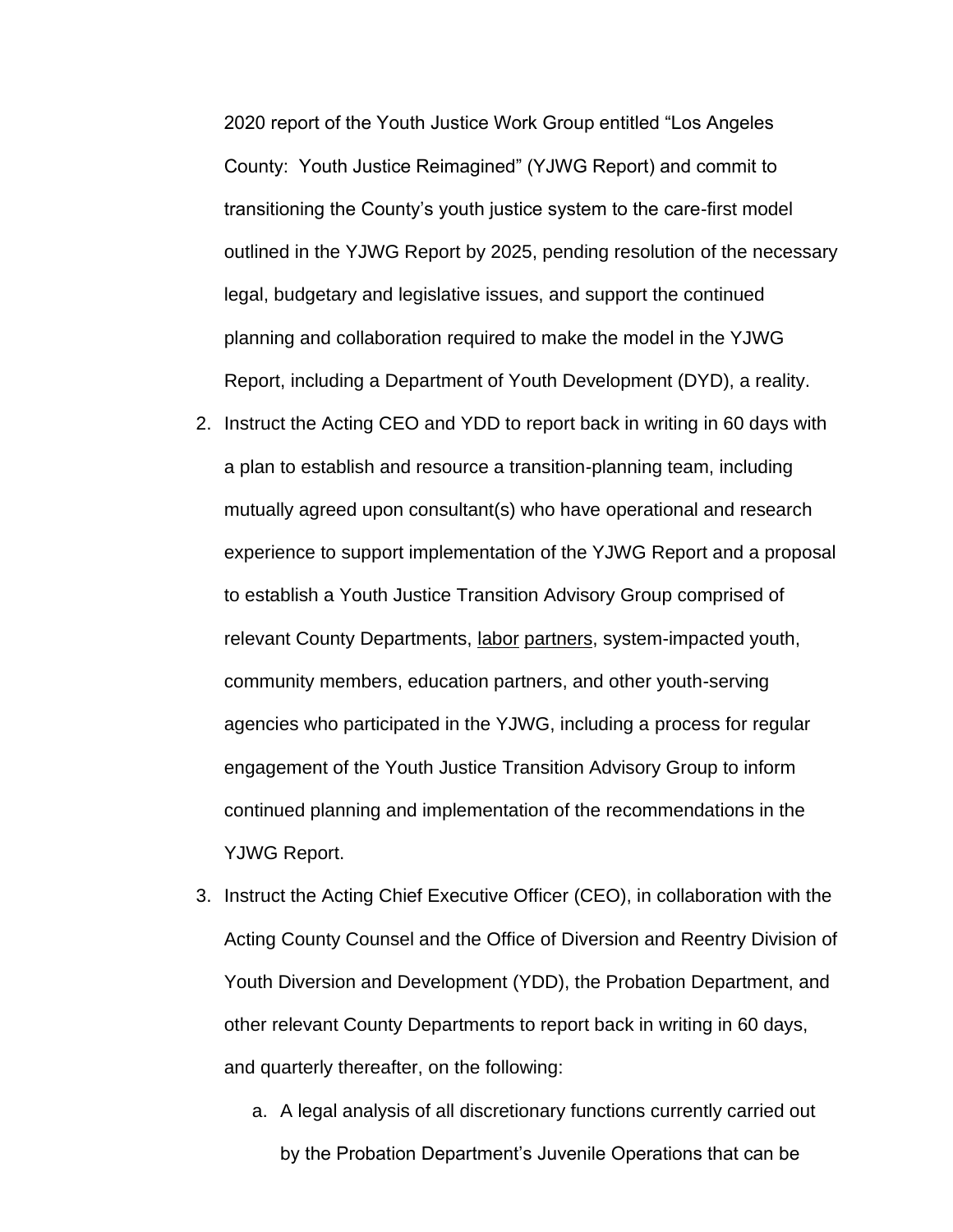transitioned first to YDD and ultimately to the DYD without the need for legislative or regulatory changes. Given YDD's current scope, the analysis is to include a discussion of the Probation Department's Citation Diversion Program and any other diversionrelated functions and school-based programs.

- b. Within 60 days following completion of the legal analysis, complete a fiscal analysis of the funding streams or sources that are connected to the discretionary functions described above including whether such funding streams or sources are restricted and recommendations for addressing these restrictions in order to transition funding to YDD and ultimately to the DYD.
- c. The initial 60-day report should also include an analysis of YDD's current staffing model, and the subsequent quarterly reports should set forth a plan for quickly augmenting the current staffing model to meet the need and ensure capacity and appropriate positions to absorb the discretionary functions described above.
- 4. Instruct the Acting CEO, in partnership with YDD and the Acting County Counsel, to collaborate with the Department of Human Resources, the Probation Department, and other relevant County Departments and, consult with the Youth Justice Transition Advisory Group, to report back in alignment with the quarterly reports referenced in Directive 3, on the following:
	- a. A clear timeline and action plan for implementing the recommendations outlined in Phase 1 of the YJWG Report, noting the potential legal and legislative considerations.